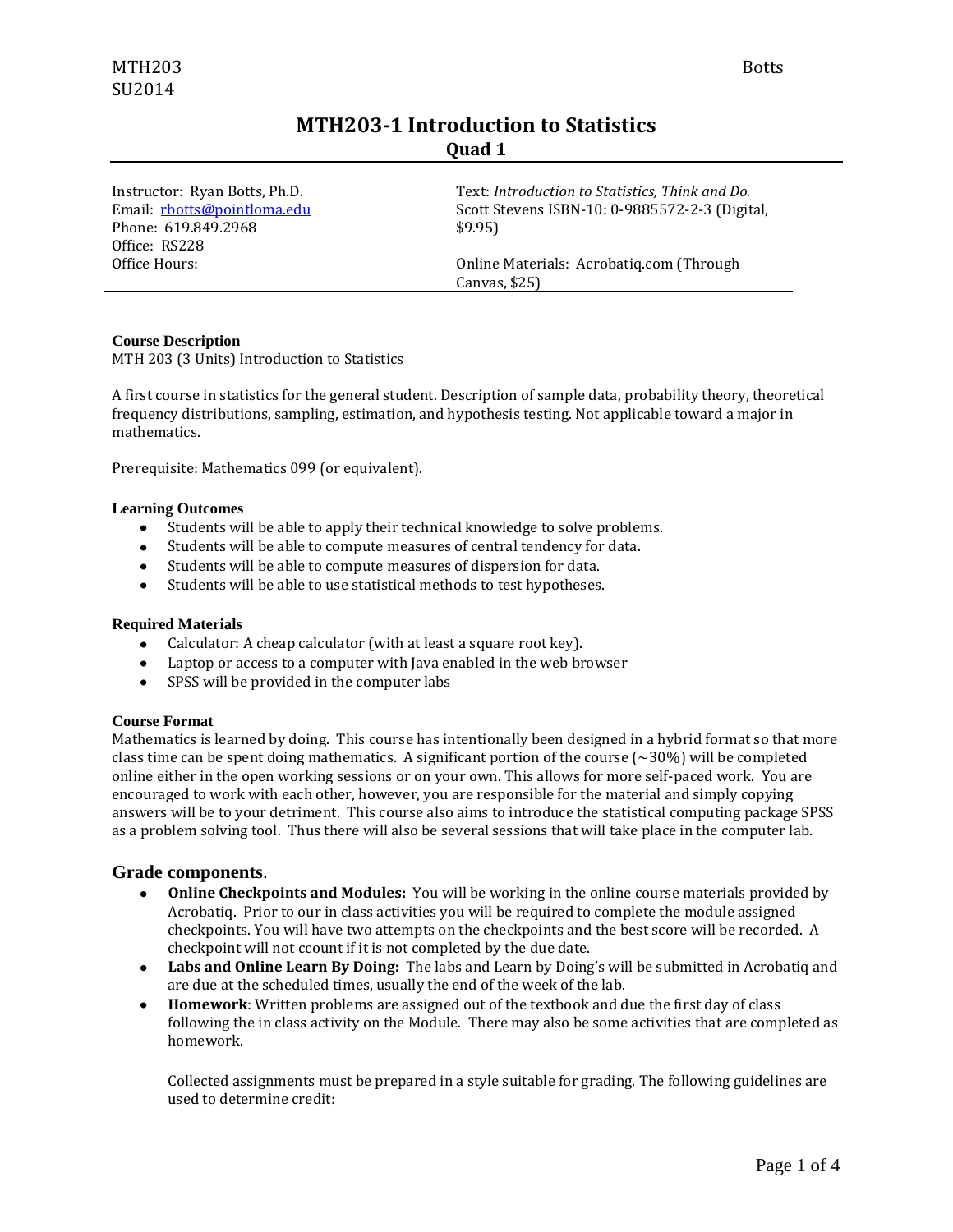- o the organization must be easy to follow
- o the work must be legible
- $\circ$  complete solutions must be written for problems (not just answers); answers must be clearly marked
- o use complete sentences to answer questions
- **Examinations and the Final Examination**. Examinations and the Final Examination will include  $\bullet$ problems and questions over material assigned in the text, readings and handouts, as well as material presented in class. No examination shall be missed without prior consent or a well documented emergency beyond your control. A score of zero will be assigned for an examination that is missed without prior consent or a well documented emergency beyond your control.

The examination schedule is included in the daily schedule. This instructor does not intend to accept excuses such as poor communication with parents, benefactors, surf team sponsors and/or travel agents.

| <b>Grading Distribution</b>  | Percent |
|------------------------------|---------|
| Two Examinations at 20% each | 40      |
| Final Exam                   | 25      |
| Labs                         | 15      |
| Homework (text exercises)    | 10      |
| <b>Online Assignments</b>    | 10      |
| Total                        | 100     |

#### **Grading scale**

Grades are based on the number of points accumulated throughout the course with the following exception. A student must pass at least one of Exam 1, Exam 2, or the Final Exam in order to pass the class. That is, a score of 60% must be achieved on one of the Exams, or else the final grade will be an F regardless of other point totals. Approximate minimal percentages required to obtain a given grade are:

| <b>Grading Scale in percentages</b> |                                                                                       |            |
|-------------------------------------|---------------------------------------------------------------------------------------|------------|
|                                     | $\left(87.5, 90\right)$ $\left(77.5, 80\right)$ $\left(67.5, 70\right)$               |            |
|                                     | $\mid$ [92.5, 100] $\mid$ [82.5, 87.5] $\mid$ [72.5, 77.5] $\mid$ [62.5, 67.5] $\mid$ |            |
|                                     | $[90, 92.5]$ $[80, 82.5]$ $[70, 72.5]$                                                | (60, 62.5) |

#### **Attendance Policy**

After you miss the equivalent of 10% of the classes and labs, you will be warned of impending de-enrollment. If you miss the equivalent of 20% of the classes, you may be de-enrolled or given a course grade of "F" for the semester. Tardiness may result in being marked absent.

Attendance is expected at each class section. In the event of an absence you are responsible for the material covered in class and the assignments given that day. See the Point Loma Nazarene University Catalog for a statement of the university's policy with respect to attendance:

Regular and punctual attendance at all classes in which a student is registered is considered essential to optimum academic achievement. Therefore, regular attendance and participation in each course are minimal requirements to be met. There are no allowed or excused absences except when absences are necessitated by certain university-sponsored activities and are approved in writing by the Provost. Whenever the number of accumulated absences in a class, for any cause, exceeds ten percent of the total number of class meetings, the faculty member has the option of filing a written report to the Vice Provost for Academic Administration which may result in de-enrollment, pending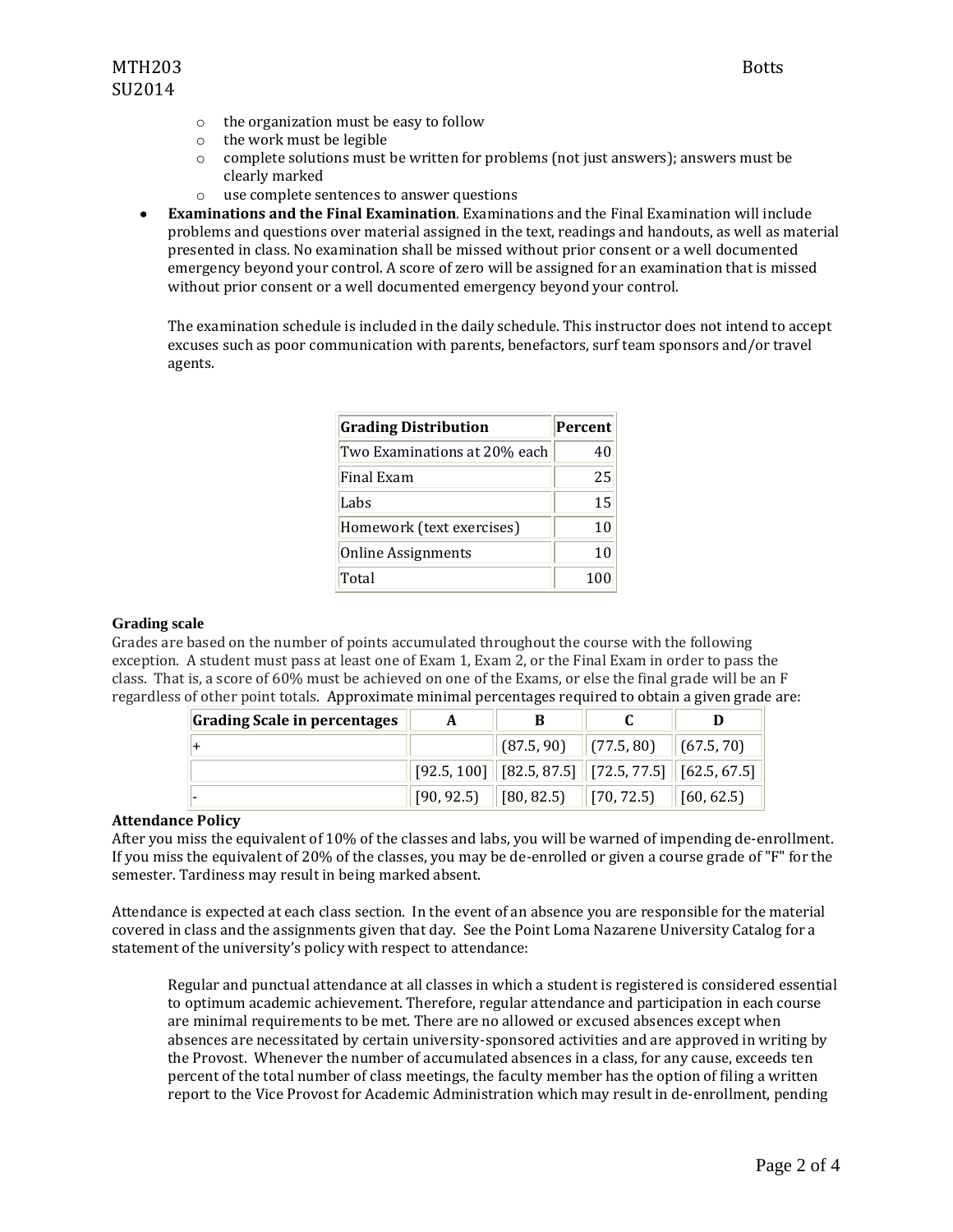any resolution of the excessive absences between the faculty member and the student. … If the date of de-enrollment is past the last date to withdraw from a class, the student will be assigned a grade of W or WF (no grade). There are no refunds for courses where a de-enrollment was processed. (See the Catalog for full text)

#### **Class Enrollment**

It is the student's responsibility to maintain his/her class schedule. Should the need arise to drop this course (personal emergencies, poor performance, etc.), the student has the responsibility to follow through (provided the drop date meets the stated calendar deadline established by the university), not the instructor. Simply ceasing to attend this course or failing to follow through to arrange for a change of registration (drop/add) may easily result in a grade of F on the official transcript.

#### **Classroom Attire**

All students are expected to dress in ways that make the classroom a place where all students are comfortable and can work efficiently. Distracting attire is not permitted in the classroom. For example, attire associated with the "rush" activities of fraternities and sororities simply causes too many distractions in the classroom. If you choose to "rush" one of the fraternities or sororities, please make sure the "rush" officials know that "rush" attire will not be allowed in this classroom.

#### **Academic Accommodations**

While all students are expected to meet the minimum standards for completion of this course as established by the instructor, students with disabilities may require academic accommodations. At Point Loma Nazarene University, students requesting academic accommodations must file documentation during the first two weeks of the semester with the Disability Resource Center (DRC), located in the Bond Academic Center. Once the student files the documentation, the Disability Resource Center will contact the student's instructors and provide written recommendations for reasonable and appropriate accommodations to meet the individual needs of the student. This policy assists the University in its commitment to full compliance with Section 504 of the Rehabilitation Act of 1973, and the Americans with Disabilities Act of 1990 (ADA), and ADA amendments Act of 2008, all of which prohibit discrimination against students with disabilities and guarantees all qualified students equal access to and benefits of PLNU programs and activities.

Students in need of academic accommodations as defined by the laws listed above, must discuss options with the professor within the first two weeks of class, and must complete the documentation process with the DRC within the first four weeks of class.

#### **Academic Honesty**

The Point Loma Nazarene University community holds the highest standards of honesty and integrity in all aspects of university life. Academic honesty and integrity are strong values among faculty and students alike. Any violation of the university's commitment is a serious affront to the very nature of Point Loma's mission and purpose.

Academic dishonesty is the act of presenting information, ideas, and/or concepts as one's own when in reality they are the results of another person's creativity and effort. Such acts include plagiarism, copying of class assignments, and copying or other fraudulent behavior on examinations. For more details on PLNU's policy go to[: http://www.pointloma.edu/experience/academics/catalogs/undergraduate-catalog/point-loma](http://www.pointloma.edu/experience/academics/catalogs/undergraduate-catalog/point-loma-education/academic-policies)[education/academic-policies](http://www.pointloma.edu/experience/academics/catalogs/undergraduate-catalog/point-loma-education/academic-policies)

A student who is caught cheating on any item of work will receive a zero on that item and may receive an "F" for the semester. See the PLNU Catalog for a further explanation of the PLNU procedures for academic dishonesty.

#### **Final Exam: Date and Time**